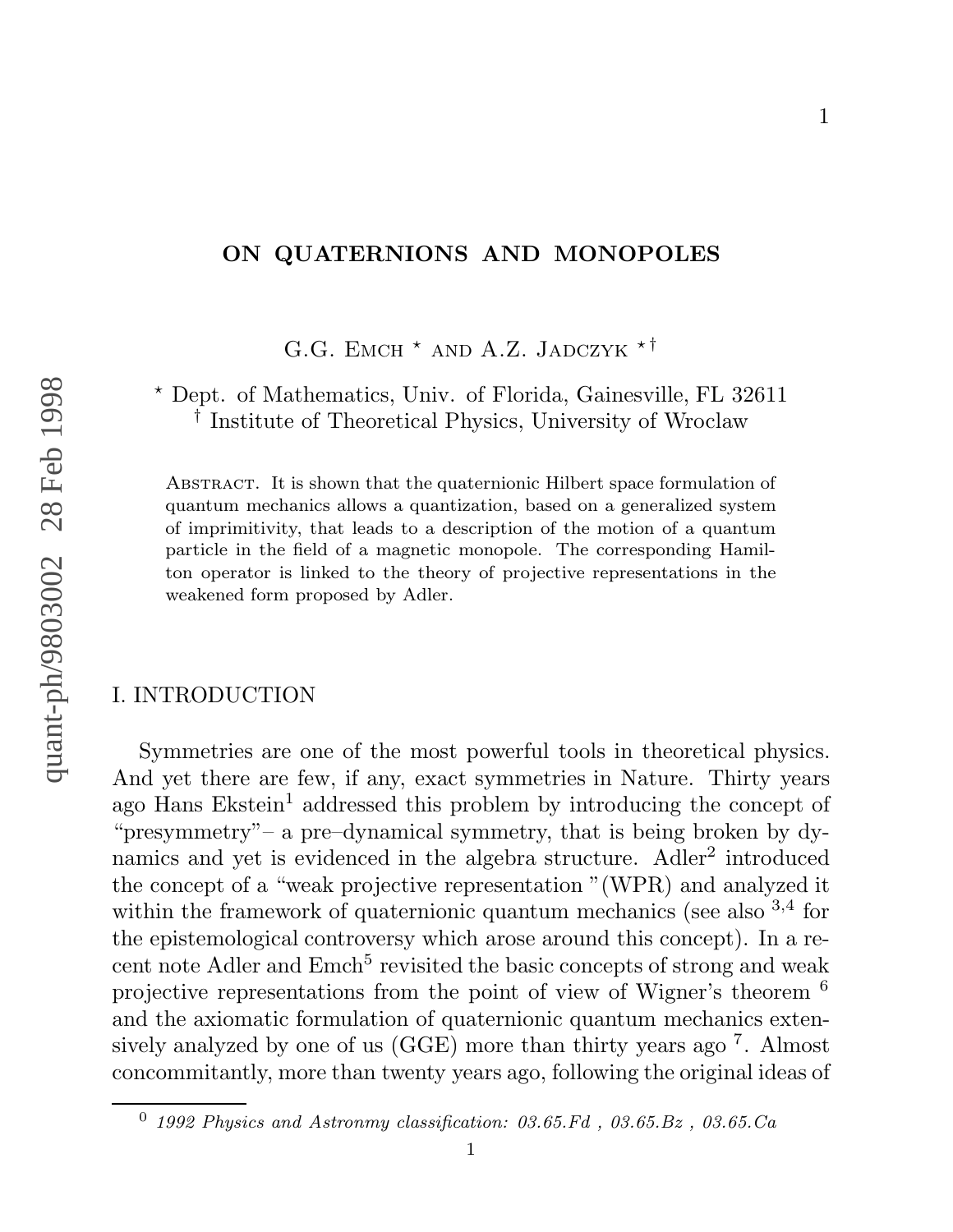$Ekstein<sup>1</sup>$ , one of us  $(AZJ)$  introduced the concept of a generalized imprimitivity system (GIS) – a concept which involves operator–valued multiplier as in WPR. In  $^8$  the Stone – von Neumann theorem was enhanced so as to also apply to GIS's, and in  $\frac{9}{2}$ , as an illustration, a GIS corresponding to a charged quantum particle in the field of Dirac's magnetic monopole was explicitly constructed. In the present paper these approaches are brought together, and we show that WPR's arise naturally from GIS's and that they correspond to symmetries that are only partially broken, with a remaining presymmetry (in the sense of Ekstein) holding only for an Abelian subalgebra of the algebra of all observables. We illustrate these concepts on the example of magnetic monopole quantum mechanics; we show that the, heretofore, somewhat mysterious half-spin properties  $10 - by$  the very nature of the Clifford algebra <sup>11</sup> of  $(\mathbb{E}^3; -1, -1, -1)$  – naturally involve a quaternionic Hilbert space formulation.

### II. MOTIVATING MODEL

Our model describes quantum kinematics and dynamics of a charged particle in the field of a magnetic monopole. The model is realized in a space of square integrable sections of a Hermitian quaternionic line bundle over  $\mathbb{R}^3 \setminus \{0\}$ . The basic properties and notations relative to the field of quaternions  $\mathbb H$  and the quaternionic Hilbert space  $\mathcal{H}_{\mathbb H} = \mathcal{L}^2(\mathbb{R}^3, d^3x; \mathbb H)$ are reviewed in the Appendix. From a measure–theoretical point of view the Hilbert spaces  $\mathcal{L}^2(\mathbb{R}^3, d^3x; \mathbb{H})$  and  $\mathcal{L}^2(\mathbb{R}^3 \setminus \{0\}, d^3x; \mathbb{H})$  are naturally isomorphic and we will not make any distinction between them until section IV, where the differential geometric aspects of the construction will be discussed.

• The position operators are defined, as usual, by  $[X_i \psi](x) = x_i \psi(x)$ ; we denote by  $\{E(\Delta)|\Delta \subset \mathbb{R}^3\}$  their spectral family (see Appendix). Our model is spherically symmetric, with the rotation generators  $M_i$  given by  $M_i = \epsilon_{ijk} x_j \partial_k - \frac{1}{2} \hat{e}_i$ , where  $\epsilon_{ijk}$  is the totally antisymmetric tensor with  $\epsilon_{ijk} = 1$  for *ijk* any cyclic permutation of the indices 123 – so that, e.g.  $\epsilon_{ijk}a_j b_k = (\mathbf{a} \times \mathbf{b})_i$  – and where  $e_1, e_2, e_3$  are the three standard quaternion imaginary units.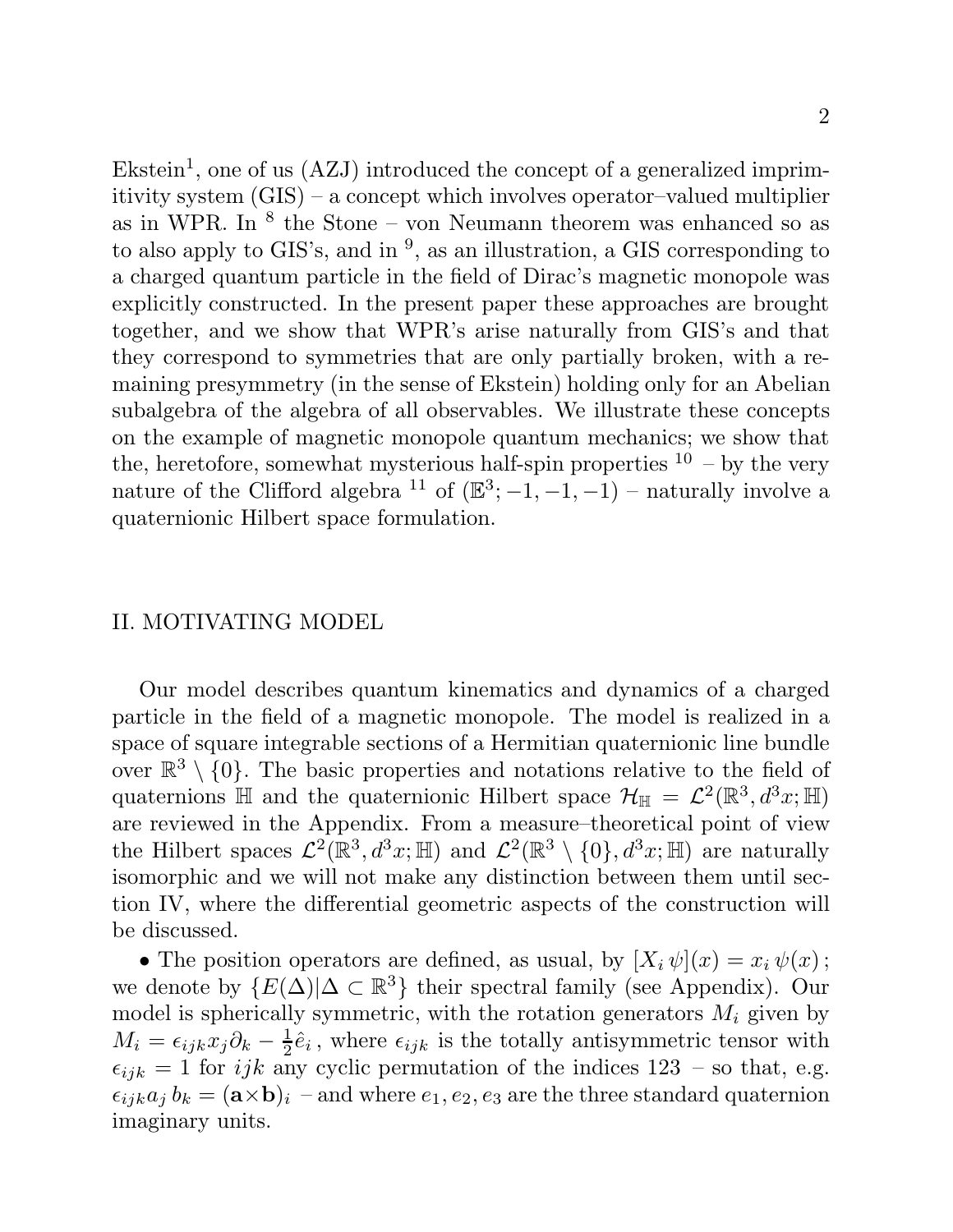For every  $0 \neq \mathbf{x} \in \mathbb{R}^3$  let  $j(\mathbf{x})$  the imaginary unit quaternion

(2.1a) 
$$
j(\mathbf{x}) = \frac{\mathbf{e} \cdot \mathbf{x}}{\|\mathbf{x}\|} .
$$

• The linear operator  $J = \hat{j}$ , i.e.:

(2.1b) 
$$
(J\psi)(\mathbf{x}) = j(\mathbf{x})\psi(\mathbf{x})
$$

satisfies the two relations  $J^*J = I = JJ^*$  and  $J^* = -J$ , i.e. is unitary and anti–hermitian; clearly, we also have  $J^2 = -I$ . Moreover J is invariant under rotations and commutes with the position operators.

For every direction  $\mathbf{u} \in S^2 = {\mathbf{u} \in \mathbb{R}^3 \mid ||\mathbf{u}|| = 1}$ , we construct an anti-hermitian operator  $\nabla_{\mathbf{u}}$  given by the formula:

(2.2) 
$$
\nabla_{\mathbf{u}} = \mathbf{u} \cdot \partial + \frac{1}{2} \frac{\mathbf{e} \cdot [\mathbf{u} \times \mathbf{x}]}{\|\mathbf{x}\|^2} .
$$

•  $\nabla_{\mathbf{u}}$  generates a one-parameter unitary group  $\{U_{\mathbf{u}}(s) \mid s \in \mathbb{R}\}$  which satisfies, for all  $s \in \mathbb{R}$  and all Borel subsets  $\Delta \subset \mathbb{R}^3$ :

(2.3) 
$$
U_{\mathbf{u}}(s) E(\Delta) U_{\mathbf{u}}(-s) = E(\Delta - s\mathbf{u});
$$

or, infinitesimally:

$$
[\nabla_i, x_j] = \delta_{ij}.
$$

Thus  $\nabla_{\mathbf{u}}$  generates translations in the direction **u** of the position variables. Moreover, we have  $[M_i, \nabla_j] = -\epsilon_{ijk} \nabla_k$ , so that  $\nabla$  transforms as a vector under rotations.

• The unitary evolution defined by

(2.4) 
$$
U(t) = \exp(-JHt)
$$
 where  $H = -\frac{1}{2m} \nabla^2$  and  $\nabla^2 = \sum_{i=1}^{3} (\nabla_i)^2$ 

gives the evolution equations for the position operator **X** , namely :

(2.5a) 
$$
\dot{X}_i = -\frac{J}{m} \nabla_i
$$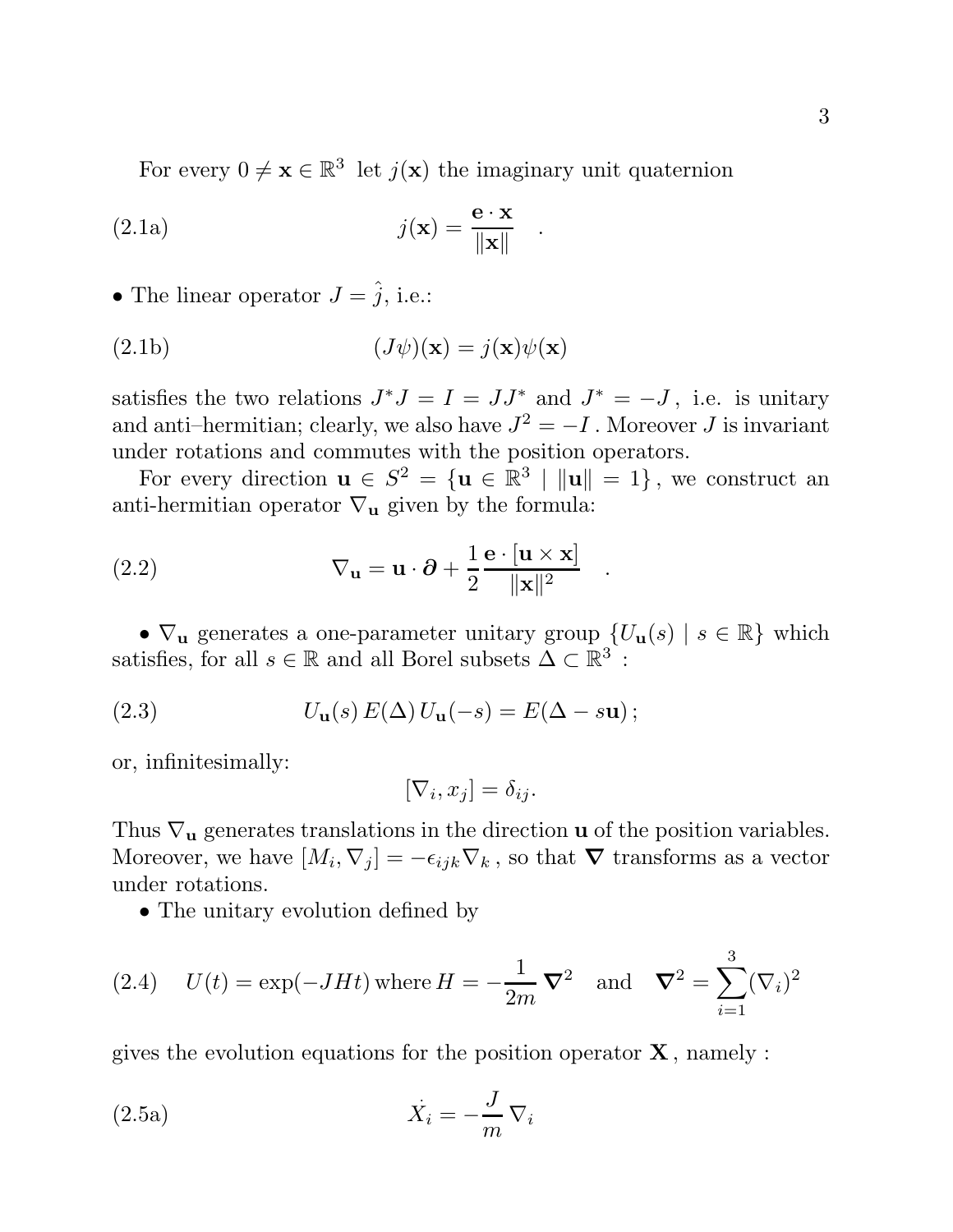and

(2.5b) 
$$
\ddot{X}_i = \frac{1}{2m} \epsilon_{ijk} (\dot{X}_j B_k + B_j \dot{X}_k)
$$

with

(2.6) 
$$
[B_i \psi](\mathbf{x}) = \frac{1}{2} \frac{x_i}{\|\mathbf{x}\|^3} \psi(\mathbf{x}) ,
$$

which correspond to the motion of a charged particle in the field of a magnetic monopole.

• The translation generators do not commute:

(2.7) 
$$
[\nabla_i, \nabla_j] = -\frac{1}{2} \epsilon_{ijk} \frac{x^k}{\|\mathbf{x}\|^3} J
$$

which implies that the unitary operators  $\{U(\mathbf{a}) \mid \mathbf{a} \in \mathbb{R}^3\}$  defined by  $U(s\mathbf{u}) = U_{\mathbf{u}}(s)$  for all  $s \in \mathbb{R}$  and  $\mathbf{u} \in S^2$ , i.e. for all  $s\mathbf{u} \in \mathbb{R}^3$ , are only a WPR of the translation group in the sense of Adler.

• The following "splitting" relations are satisfied:

(2.8) 
$$
0 = [X_i, J] = [\nabla_{\mathbf{u}}, J] = [H, J].
$$

### III. DETAILS OF THE CONSTRUCTION

The canonical quantization is given by the system of imprimitivity where

(3.1) 
$$
V(\mathbf{a})E(\Delta)V(-\mathbf{a}) = E(\Delta - \mathbf{a})
$$
 with  $[V(\mathbf{a})\psi](\mathbf{x}) = \psi(\mathbf{x} - \mathbf{a})$ ,

where  $\{V(\mathbf{a}) \mid a \in \mathbb{R}^3\}$  is a continuous unitary representation with generators  $\partial_i$ . These generators correspond to covariant derivatives of the flat connection. In presence of an external magnetic field: vector potential enters into the connection form; covariant derivatives cease to commute; parallel transport becomes path dependent; translational symmetry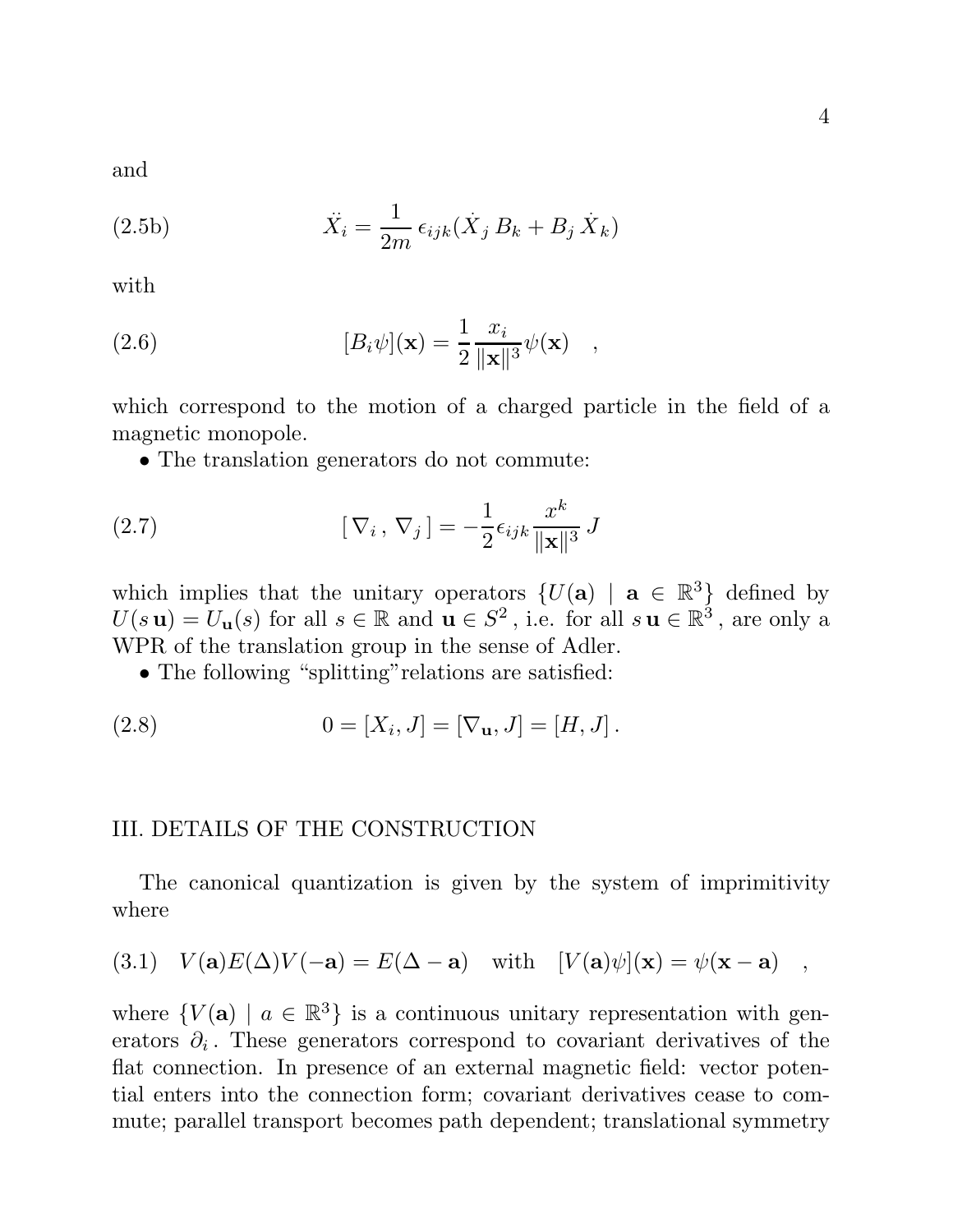is partially broken; and an operator–valued multiplier corresponding to an integral curvature enters into the group composition formula. In the present paper we want to draw attention to the clarifying role played by the quaternions; we skip therefore any further heuristic motivation of the construction.

We define, for every  $\mathbf{a} \in \mathbb{R}^3$  and for all  $\mathbf{x} \in \mathbb{R}^3$  not colinear with **a** (3.2)

$$
w(\mathbf{a}; \mathbf{x}) = \frac{1}{\sqrt{2}} \left( \sqrt{1 + \frac{\|\mathbf{x}\|^2 + \mathbf{a} \cdot \mathbf{x}}{\|\mathbf{x}\| \|\mathbf{x} + \mathbf{a}\|}} + j(\mathbf{x} \times \mathbf{a}) \sqrt{1 - \frac{\|\mathbf{x}\|^2 - \mathbf{a} \cdot \mathbf{x}}{\|\mathbf{x}\| \|\mathbf{x} + \mathbf{a}\|}} \right),
$$

and let  $W(\mathbf{a})$  denote the bounded linear operator  $\hat{w}(\mathbf{a};\cdot)$ , that is

(3.3) 
$$
(W(\mathbf{a})\psi)(\mathbf{x}) = w(\mathbf{a}; \mathbf{x})\psi(\mathbf{x}) \text{ a.e.}
$$

(see Appendix).

It can be verified that:

•  $w(\mathbf{a}; \mathbf{x})w(\mathbf{a}; \mathbf{x})^* = 1$  a.e., and thus  $W(\mathbf{a})$  are unitary operators. They commute with the position observables.

•  $w(\mathbf{a}; \mathbf{x})$  satisfy the cocycle relations

$$
w(t\mathbf{a}, \mathbf{x} + s\mathbf{a})w(s\mathbf{a}, \mathbf{x})w(s\mathbf{a}, \mathbf{x}) = w((s+t)\mathbf{a}, \mathbf{x}),
$$
 a.e.

For every  $\mathbf{a} \in \mathbb{R}^3$ , define

$$
U(\mathbf{a}) = V(\mathbf{a})W(\mathbf{a})
$$

and for each  $\mathbf{u} \in S^2$  and  $s \in \mathbb{R}$ , let

$$
U_{\mathbf{u}}(s)=U(s\mathbf{u});
$$

•  $\{U_{\mathbf{u}}(s)|s \in \mathbb{R}\}\$ is a continuous unitary group representation of  $\mathbb{R}$ whereas  $\{U(\mathbf{a})|a \in \mathbb{R}^3\}$  will only be a weak projective representation – see below.

• By a direct computation one verifies that, for every direction **u** , the infinitesimal generator  $\nabla_{\mathbf{u}}$  of  $U_{\mathbf{u}}(t)$  is given by  $(2.2)$ .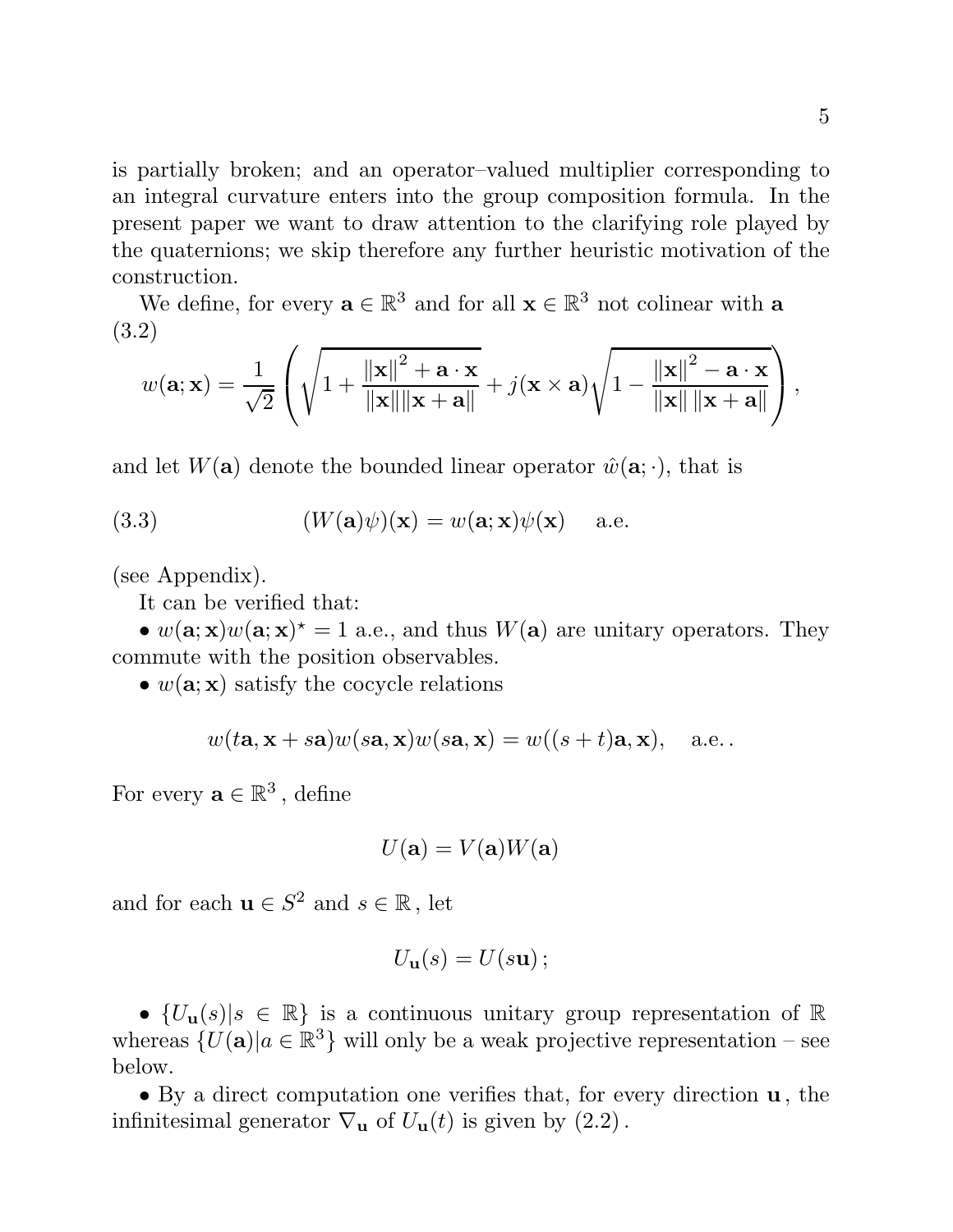(3.4) 
$$
U(\mathbf{a})U(\mathbf{b}) = U(\mathbf{a} + \mathbf{b})M(\mathbf{a}, \mathbf{b})
$$

with  $M(\mathbf{a}, \mathbf{b})$  commuting with  $E(\Delta)$  for all Borel subsets  $\Delta \subseteq \mathbb{R}^3$ . Thus  $M(a, b)$  are of the form  $(M(a, b)\psi)(x) = m(a, b; x)\psi(x)$ . In Adler's notation <sup>1</sup>, this reads  $M(\mathbf{a}, \mathbf{b}) = \int |\mathbf{x} > m(\mathbf{a}, \mathbf{b}; \mathbf{x}) < \mathbf{x}| d^3x$ . Upon writing  $m(\mathbf{a}, \mathbf{b}; \mathbf{x})$  in terms of  $w(\mathbf{a}; \mathbf{x})$  we find:

(3.5) 
$$
m(\mathbf{a}, \mathbf{b}; \mathbf{x}) = w(\mathbf{a} + \mathbf{b}; \mathbf{x})^* w(\mathbf{a}; \mathbf{x} + \mathbf{b}) w(\mathbf{b}; \mathbf{x}) \in \mathbb{H}.
$$

In fact, by a direct calculation, we receive:

(3.6) 
$$
m(\mathbf{a}, \mathbf{b}; \mathbf{x}) = \exp(J\Phi(\mathbf{a}, \mathbf{b}; \mathbf{x})),
$$

where  $\Phi(\mathbf{a}, \mathbf{b}; \mathbf{x})$  is the flux of the monopole magnetic field through the flat triangular surface spanned by the vertices  $(\mathbf{x}, \mathbf{x} + \mathbf{a}, \mathbf{x} + \mathbf{a} + \mathbf{b})$ . The cocycle formula for  $M(a, b)$  expressing associativity of the operator product  $(U(a)U(b))U(c) = U(a)(U(b)U(c))$  is then interpreted as stating that the flux through the closed tetrahedron spanned by the edges  $(\mathbf{x}, \mathbf{x} + \mathbf{a}, \mathbf{x} + \mathbf{b})$  $\mathbf{a} + \mathbf{b}, \mathbf{x} + \mathbf{a} + \mathbf{b} + \mathbf{c}$  is an integer multiple of  $2\pi$  which is automatically satisfied by the magnetic field of the monopole - see (2.6).

#### IV. DISCUSSION

Our magnetic monopole model is constructed in a quaternionic Hilbert space  $\mathcal{H}_{\mathbb{H}}$ , yet it admits a commuting antiunitary involution J and thus reduces, de facto, to a complex Hilbert space model in  $\mathcal{H}_{\omega}$ . The phenomenon of a "weak projective representation", in the sense implied by Adler, here for the translation group, shows up in both the quaternionic space and in the complex reduction. This is because the "twisted translations"  $U(\mathbf{a})$ commute with J. A differential geometric interpretation of the construction is helpful in order to understand at a deeper level what is really going on here. The Hilbert space  $\mathcal{H}_{\mathbb{H}} = \mathcal{L}^2(\mathbb{R}^3, d^3x; \mathbb{H})$  can be considered as a Hilbert space of square integrable sections of a trivial Hermitian complex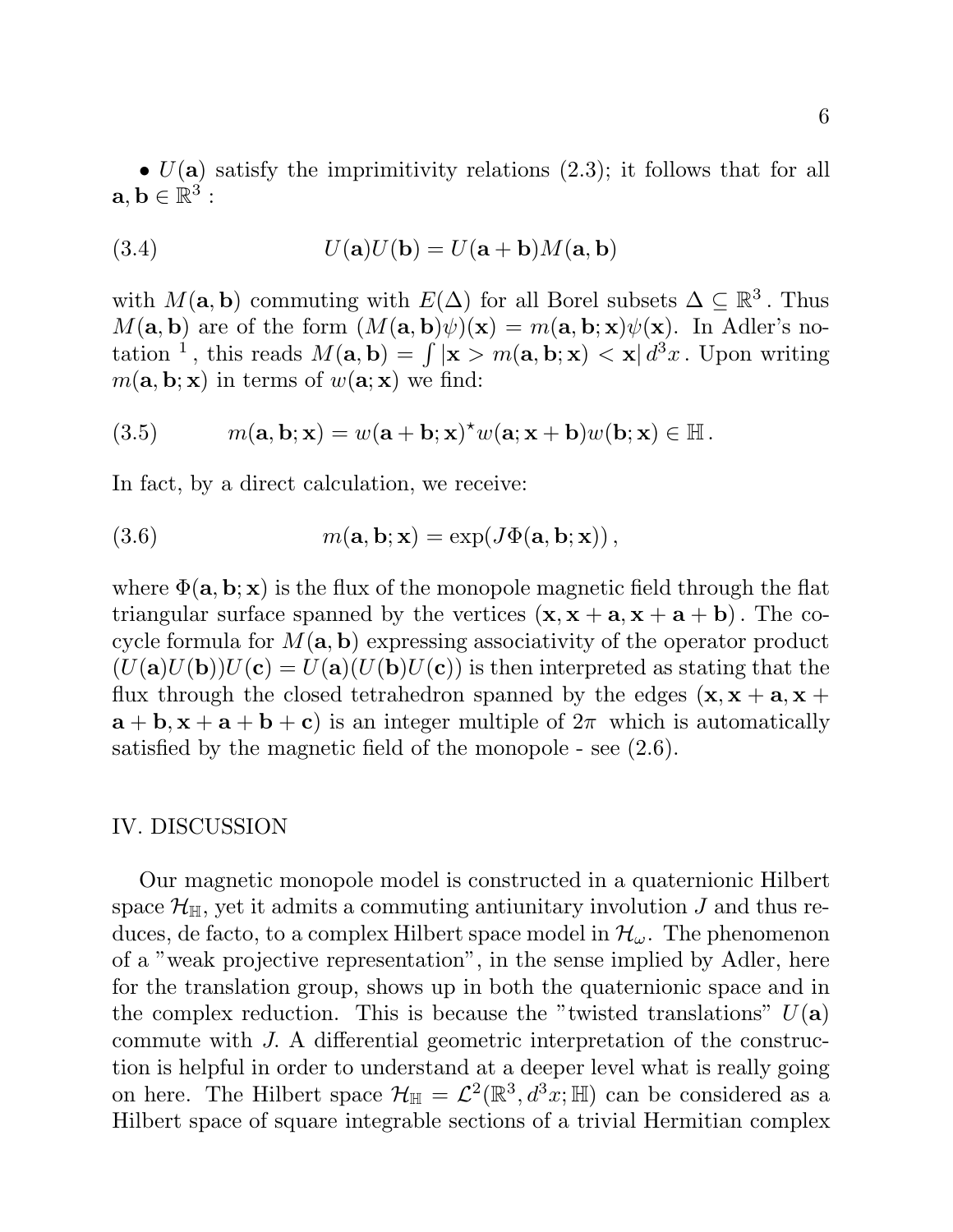line bundle F over  $\mathbb{R}^3\backslash\{0\}$ . Removing the origin results in no measurable theoretic consequences; this removal however does have differential geometric sequels. Our operators  $\nabla_{\mathbf{u}}$  define a Hermitian connection in F. The curvature two–form  $\Omega$ , with values in the Lie algebra  $su(2)$  is given by the formula

(4.1) 
$$
\Omega^r = -\frac{1}{2} \epsilon_{ijk} \frac{x^k x^r}{\|\mathbf{x}\|^4} dx^i \wedge dx^j.
$$

The fact that the operator J defined by  $(2.1)$  commutes with  $\nabla_{\mathbf{u}}$  can be interpreted as stating that the map  $\mathbf{x} \to j(\mathbf{x})$  is a parallel section of the bundle of quaternionic right-linear endomorphisms of F. The formula  $(A.10)$  defining  $\mathcal{H}_{\omega}$  describes, de facto, a construction of a Hermitian complex subbundle  $F_{\omega}$  of F which reduces the connection  $\nabla$ . The complex Hilbert space  $\mathcal{H}_{\omega}$  consists of square–integrable sections of the bundle  $F_{\omega}$ . Because J is invariant under rotation, it follows that the rotation group acts covariantly on  $F_{\omega}$  and unitarily on  $\mathcal{H}_{\omega}$  and is a two-valued representation of  $SO(3)$  corresponding to spin one–half. At first sight, it might appear somewhat surprising that we can have spin one–half in a Hilbert space of complex, one-component, functions. To answer this puzzle, we note that the bundle  $F_{\omega}$  is non–trivial. It admits no continuous, nowhere zero, sections – it carries a spin one–half "kink". To see that the bundle is nontrivial we compute the simplest topological invariant, that is its first Chern class. In our case it is the integral of the curvature two–form  $\kappa$ , with now:

(4.2) 
$$
\kappa = -\frac{1}{2} \epsilon_{ijk} \frac{x^k}{\|\mathbf{x}\|^3} dx^i \wedge dx^j ,
$$

over the sphere  $S^2$  - the result is  $2\pi$  which proves that the bundle is non– trivial.

While  $\nabla$ **u** (and thus H) have a simple explicit form, as globally defined differential operators on a dense domain of differentiable functions in  $\mathcal{H}_{\mathbb{H}}$ , which is built out of sections of a trivial vector bundle over  $\mathbb{R}^3 \setminus \{0\}$  – their restriction to  $\mathcal{H}_{\omega}$  cannot be so written; this is due to the fact that  $\mathcal{H}_{\omega}$  is defined in terms of sections of a non–trivial subbundle over  $\mathbb{R}^3 \setminus \{0\}$ . If we were to force an explicit expression for the covariant derivative in the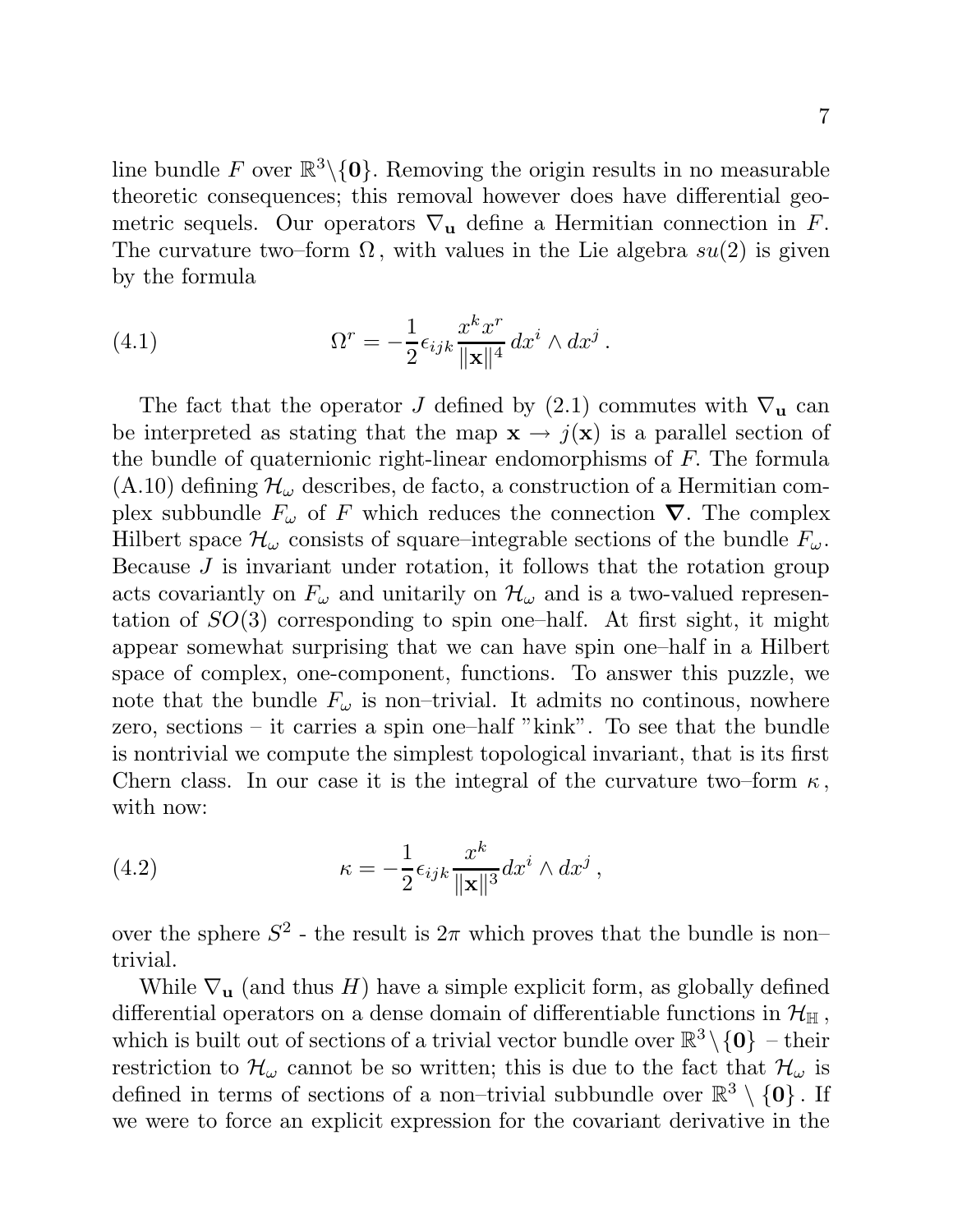reduced bundle, a string–like singularity would have to appear – a one– point singularity on each sphere of the constant radius  $0 < r \in \mathbb{R}$ . Hence the definite advantage of working with the quaternionic Hilbert space  $\mathcal{H}_{\mathbb{H}}$ .

Working with singularity–free formulation does not depend by itself on the quaternionic structure – we could use as well a  $\mathbb{C}^2$  bundle; nevertheless, the full gauge freedom of the theory is manifest only from within a quaternionic perspective.

Let us, finally, comment upon the relations between the present work and GIS'es studied in Refs.<sup>8,9</sup>. To define a GIS we need an action of a group  $G$  on a space  $X$ . In the most regular case,  $G$  is a Lie group acting differentiably on a manifold  $X$ . A GIS is then defined by the relations:

(4.3a) 
$$
U(g)E(\Delta)U(g)^{*}=E(\Delta g)
$$

(4.3b) 
$$
U(g)U(h) = U(gh)M(g,h)
$$

(4.3c) 
$$
M(g,h) = \int_X m(g,h;x) dE(x),
$$

where  $g : \to U(g)$  is a continuous map from G into unitary operators acting on the Hilbert space  $\mathcal{H}$ , and  $m(q, h; x)$  commute with the spectral measure. In the example discussed in the present paper  $X$  is the three–dimensional Euclidean space  $\mathbf{E}^3$ , G is its translation group, and  $m(q, h; x)$  are quaternionic valued. It is seen that a GIS always gives rise to a WPR in the sense of Adler. It is however to be remarked that the very concepts of a GIS (and also of WPR) has little to do with the field over which the Hilbert space is defined. The concept applies to real, complex or quaternionic Hilbert spaces as well.

The idea of a "presymmetry" – that is of a symmetry group which is partially broken by the dynamics, but yet still corresponds to a full symmetry group on an Abelian subalgebra – is quite naturally supported by the GIS framework; in contrast, the a priori mathematically more general concept of WPR leaves open the choice of the sub–algebra necessary to the physical interpretation of the group of (pre–)symmetries; the formulation in terms of GIS seems therefore to help specify physically the choice latent in the WPR formulation.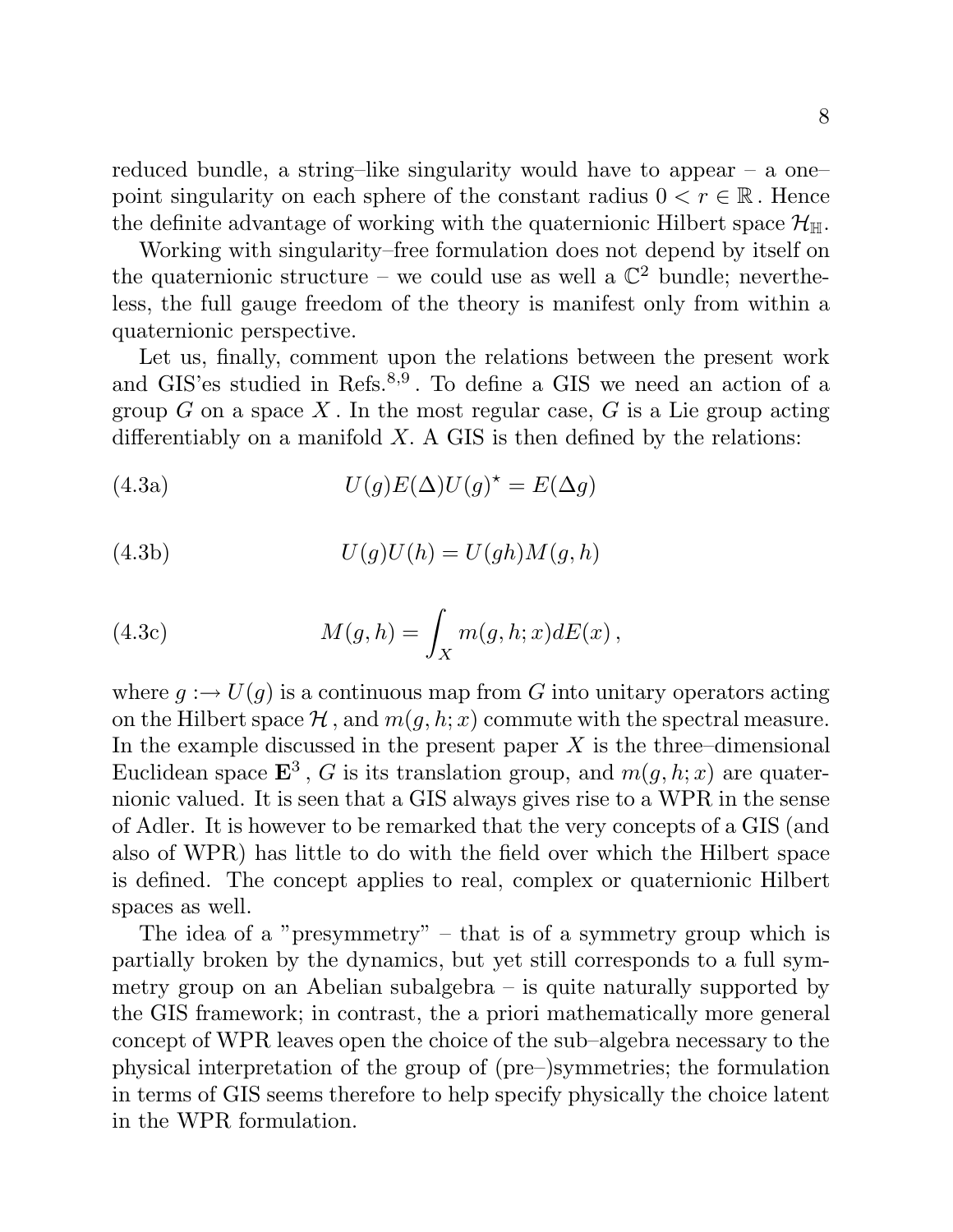**Acknowledgements.** The authors thank Dr. S.L. Adler for rekindling their interest in quaternionic quantum mechanics, and thus in the problem discussed in this paper. One of us (A.J) thanks the Kosciuszko Foundation for financial support that enabled our collaboration. He also thanks Prof. John Klauder and the Mathematics Department of the University of Florida for their hospitality.

## APPENDIX

The field H of the (real) quaternions is obtained upon equiping the 4–dimensional real vector space

(A.1) 
$$
\mathbb{H} = \{ q = \sum_{\mu=0}^{3} q^{\mu} e_{\mu} \mid a^{\mu} \in \mathbb{R} \}
$$

with the non–commutative multiplication it inherits from

(A.2) 
$$
e_o q = q e_o \ \forall \ q \in \mathbb{H}; e_i e_j = -\delta_{ij} e_0 + \epsilon_{ijk} e_k, \quad i, j, k = 1, 2, 3.
$$

H is equiped with the involution (A.3)

$$
q = \sum_{\mu}^{3} a^{\mu} e_{\mu} \rightarrow q^* = \sum_{\mu}^{3} a^{\mu} e_{\mu}^*
$$
 with  $e_o^* = e_o$  and  $e_i^* = -e_i$ .

Note that  $SU(2,\mathbb{C})$  is isomorphic to  $\{q \in \mathbb{H} \mid q^*q = e_0\}$ , with the isomorphism given by the identification

$$
e_o = \begin{pmatrix} 1 & 0 \\ 0 & 1 \end{pmatrix} \quad e_1 = \begin{pmatrix} 0 & -i \\ -i & 0 \end{pmatrix} \quad e_2 = \begin{pmatrix} 0 & -1 \\ 1 & 0 \end{pmatrix} \quad e_3 = \begin{pmatrix} -i & 0 \\ 0 & i \end{pmatrix}
$$

i.e.

$$
(A.4) \t\t e_o = I \t and \t e_k = -i\sigma_k
$$

where the  $\sigma_k$  are the three Pauli matrices. For any such quaternion, the map

$$
(A.5) \qquad \qquad \alpha_{\omega} : q \in \mathbb{H} \mapsto \omega^* \, q \, \omega \in \mathbb{H}
$$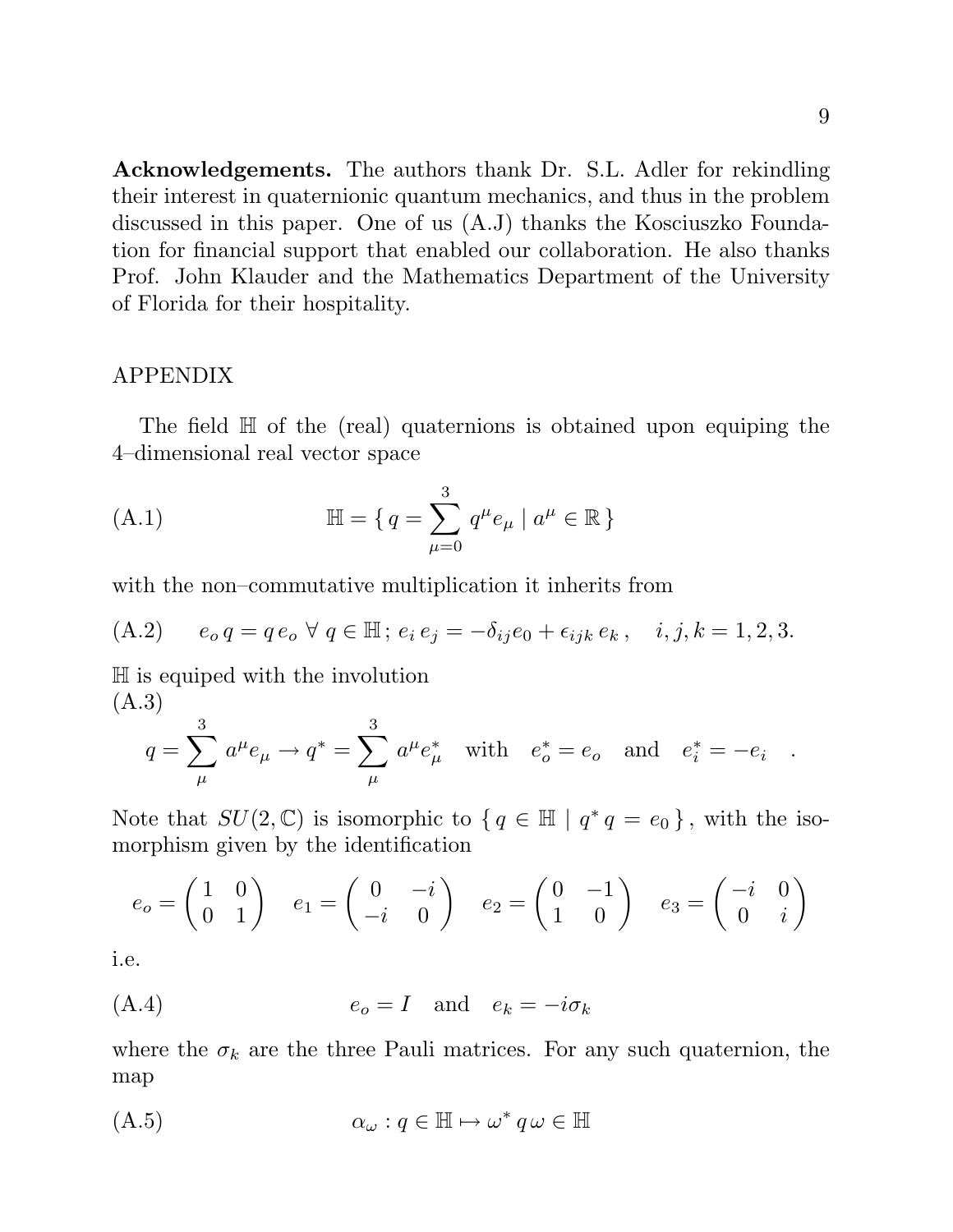is an automorphism of H, and every automorphism of H can in fact be implemented in this manner. In particular, if  $\omega$  is an imaginary unit, i.e.

$$
(A.6) \t\t\t \omega^* = -\omega \t and \t\t \omega^*\omega = e_o,
$$

then

$$
(A.7) \qquad \alpha_{\omega}[q] = q \quad \text{iff} \quad q \in \mathbb{C}_{\omega} = \{ u e_o + v \omega \mid u, v \in \mathbb{R} \} \quad .
$$

Note that  $\mathbb{C}_{\omega}$  inherits from  $\mathbb{H}$ , the structure of the field  $\mathbb{C}$  of the complex numbers.

We will henceforth use the notations  $1 = e_o$ , and  $e = (e_1, e_2, e_3)$ , and for  $x \in \mathbb{R}^3$ ,  $x \cdot e = \sum_{i=1}^3 x^i e_i$ . Note that  $q^*q = ||q||^2$  defines the quaternion norm, and that  $(x \cdot e)^{*}(x \cdot e) = ||x||^{2} = \sum_{i=1}^{3} (x^{i})^{2}$ .

The Hilbert space  $\mathcal{H}_{\mathbb{H}} = \mathcal{L}^2(\mathbb{R}^3, d^3x; \mathbb{H})$  is the space of "functions"  $\psi : \mathbb{R}^3 \mapsto \mathbb{H}$ , square–integrable with respect to Lebesgue measure  $d^3x$ . Its vector space structure is defined with multiplication by scalars written from the right:

$$
[\psi q](x) = \psi(x) q,
$$

and the scalar product is given by:

(A.9) 
$$
(\varphi, \psi) = \int_{\mathbb{R}^3} d^3x \, \varphi(x)^* \, \psi(x) .
$$

It is linear in its second factor, and skew adjoint; hence  $(\varphi q_1, \psi q_2)$  =  $q_{1}^{*}\left( \varphi ,\psi \right) q_{2}$  .

The linear operators  $A: \mathcal{H}_{\mathbb{H}} \to \mathcal{H}_{\mathbb{H}}$  are denoted with left action, so that  $A(\psi q) = (A\psi)q = A\psi q$ . The adjoint is defined, as usual, by  $(\varphi, A^*\psi) =$  $(A\varphi,\psi) \forall \varphi,\psi \in \mathcal{H}_{\mathbb{H}}$ .

Let E be the spectral family  $[E(\Delta)\psi](x) = \psi(x)\chi_{\Delta}(x)$  where  $\Delta$  runs over all Borel subsets of  $\mathbb{R}^3$ , and  $\chi_{\Delta}$  is the indicator function of  $\Delta$ .

We denote by  $\hat{e}_i$  the linear anti-hermitian on  $\mathcal{H}_{\mathbb{H}}$  defined by left quaternion multiplication  $(\hat{e}_i)\psi(x) = e_i\psi(x)$ .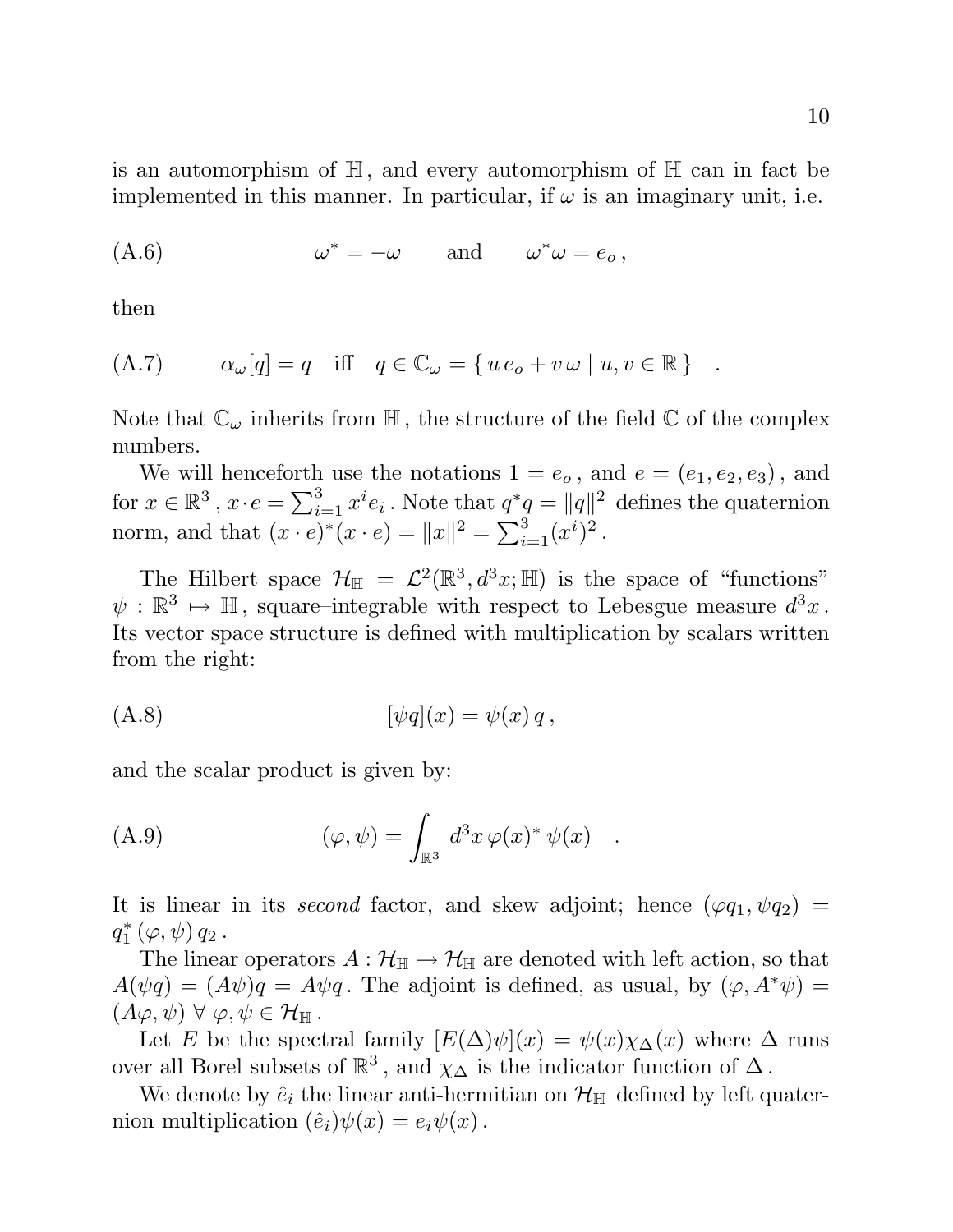$$
(\hat{f}\psi)(x) = f(x)\psi(x)
$$
 a.e.

The (real) commutant of  $E$  consists then exactly of the operators of the form  $\hat{f}$ .

For any unitary and anti-hermitian operator  $J$  and any fixed imaginary unit  $\omega$ , let

$$
(A.10) \t\t \mathcal{H}_{\omega} = \{ \psi \in \mathcal{H}_{\mathbb{H}} \mid J \psi = \psi \omega \} .
$$

Note that  $\mathcal{H}_{\omega}$  inherits from  $\mathcal{H}_{\mathbb{H}}$  the structure of a complex Hilbert space over the copy  $\mathbb{C}_{\omega}$  – see  $(A.7)$  – of the field of complex numbers. Specifically,  $\varphi, \psi \in \mathcal{H}_{\omega}$  and  $z \in \mathbb{C}_{\omega}$  imply  $\varphi + \psi \in \mathcal{H}_{\omega}$ ,  $(\varphi, \psi) \in \mathbb{C}_{\omega}$ , and  $\psi z \in \mathcal{H}_{\omega}$ . Furthermore, for every  $\psi \in \mathcal{H}_{\mathbb{H}}$ , and every imaginary unit  $\tilde{\omega}$  such that  $\tilde{\omega} \omega = -\omega \tilde{\omega}$ , there exists a unique pair

(A.11) 
$$
\psi_1, \psi_2 \in \mathcal{H}_{\omega} \text{ such that } \psi = \psi_1 + \psi_2 \tilde{\omega} ;
$$

specifically

(A.12) 
$$
\psi_1 = \frac{1}{2}(\psi - J\psi\omega) \text{ and } \psi_2 = -\frac{1}{2}(\psi + J\psi\omega)\tilde{\omega}.
$$

Note that as vectors in  $\mathcal{H}_{\mathbb{H}}$ ,  $\psi_1$  and  $\psi_2$  are mutually orthogonal. Therefore the "splitting" (or "dimension–doubling")

(A.13) 
$$
\psi \in \mathcal{H}_{\mathbb{H}} \mapsto \begin{pmatrix} \psi_1 \\ \psi_2 \end{pmatrix} \in \mathcal{H}_{\omega} \oplus \mathcal{H}_{\omega}
$$

is a bijective isometry.

#### **REFERENCES**

- 1. H. Ekstein, Phys. Rev. **153** (1967), 153; Phys. Rev. **184**, 1315.
- 2. S.L. Adler, Quaternionic Quantum Mechanics and Quantum Fields, Oxford U.P., New York, 1995;S.L. Adler, Projective Group Representations, J. Math. Phys. **37** (1996), 2352–2360.